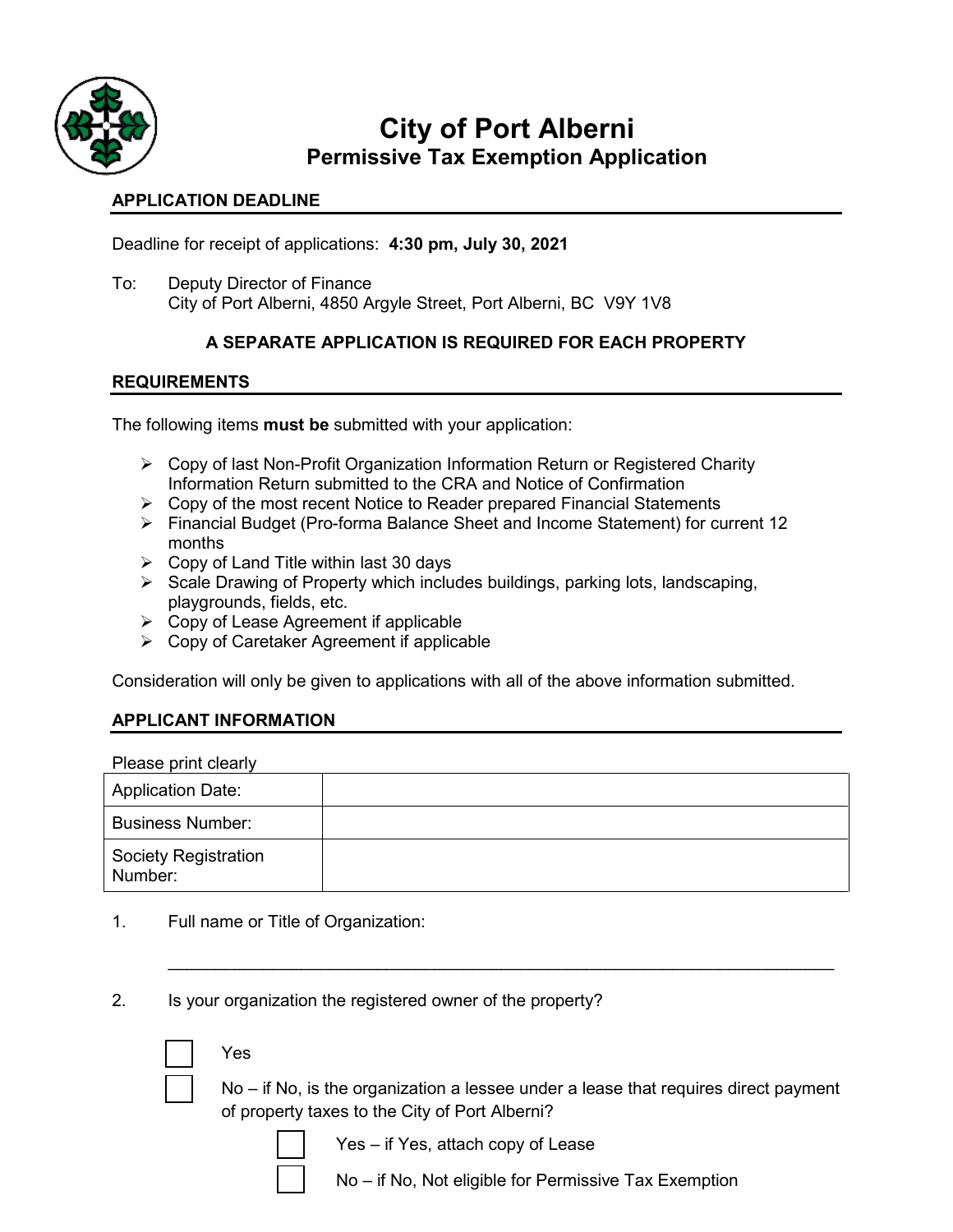accommodation in exchange for this service

- 3. Does anyone live in the building(s) or on the property?
	- □ No Yes, attached is a caretaker agreement that specifies rent free
- 4. Mailing address of the Organization:

5. Civic Address of Property (if different than mailing address):

| Folio# | Property Legal Description: |
|--------|-----------------------------|

- Plan: \_\_\_\_\_\_\_\_\_\_\_\_\_\_\_\_\_\_\_\_\_\_\_\_\_\_\_\_\_\_ Lot: \_\_\_\_\_\_\_\_\_\_\_\_\_\_\_\_\_\_\_\_\_\_\_\_\_\_\_\_\_\_\_
- 7. Contact Person for Organization:

| Name:      |  |
|------------|--|
| Phone No.: |  |
| E-Mail:    |  |

8. Is the Organization a Registered Charity:

| No  |  |
|-----|--|
| Yes |  |

If yes, provide a copy of last Registered Charity Information Return that has been submitted to the CRA along with Notice of Confirmation.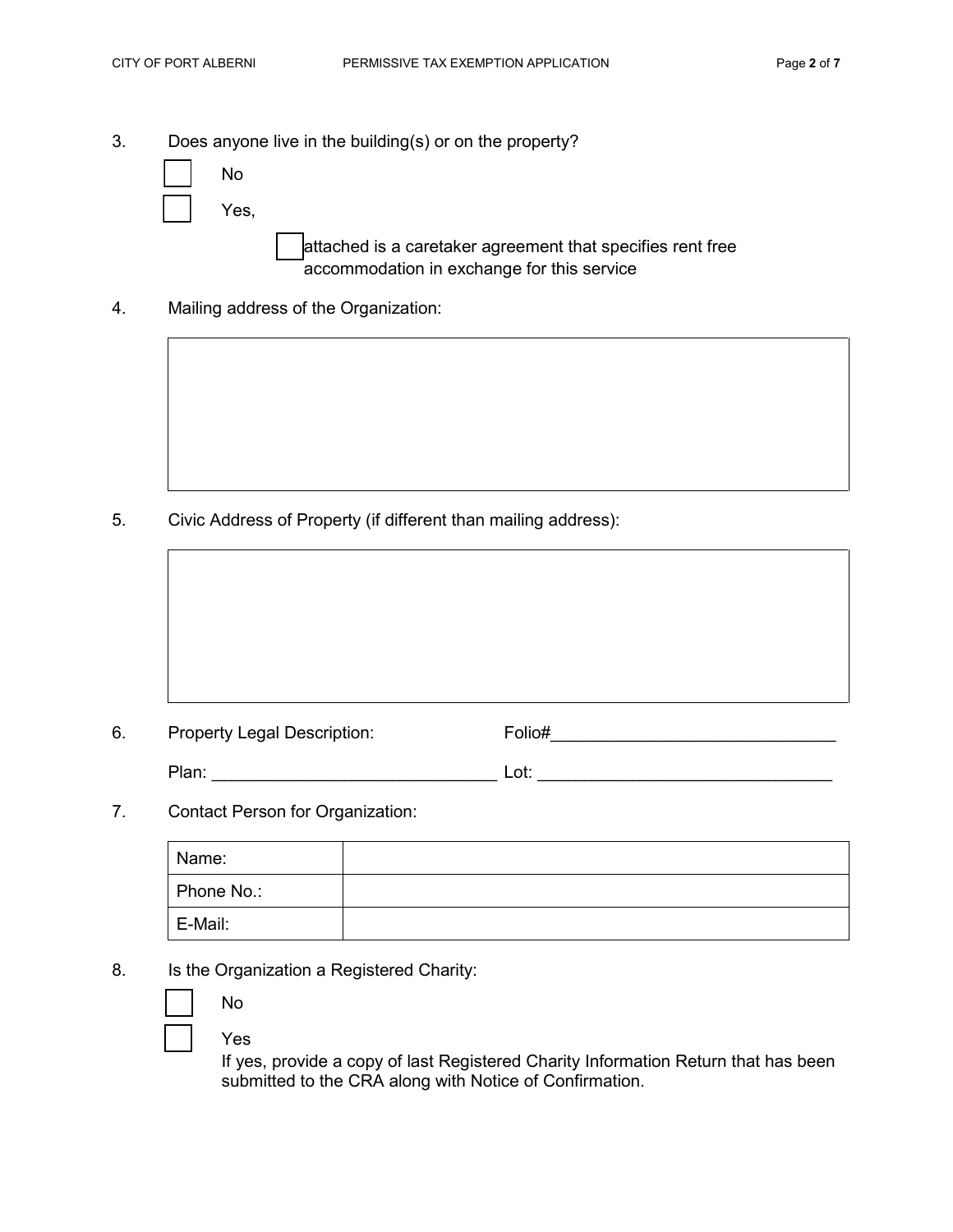Has the Board of Directors, property usage, or nature of organization changed since the last submission of Registered Charity Information Return?

|  | Yes - if yes, please explain below: |
|--|-------------------------------------|
|--|-------------------------------------|

- 9. If the Organization is not a Registered Charity is it a Non-Profit
	- □ Yes If yes, provide a copy of last Non-Profit Return submitted to the CRA along with Notice of Confirmation, and attach a list of the current Board of Directors. No – If No, not eligible for Permissive Tax Exemption
- 10. List all Licenses held by Organization (ie. licenses required under any *Act,* City of Port Alberni Business Licence, or other)

11. (a) Describe the goal(s) or purpose(s) of the Organization:

(b) How is the property used to accomplish the Organization's goal(s) or purpose(s)?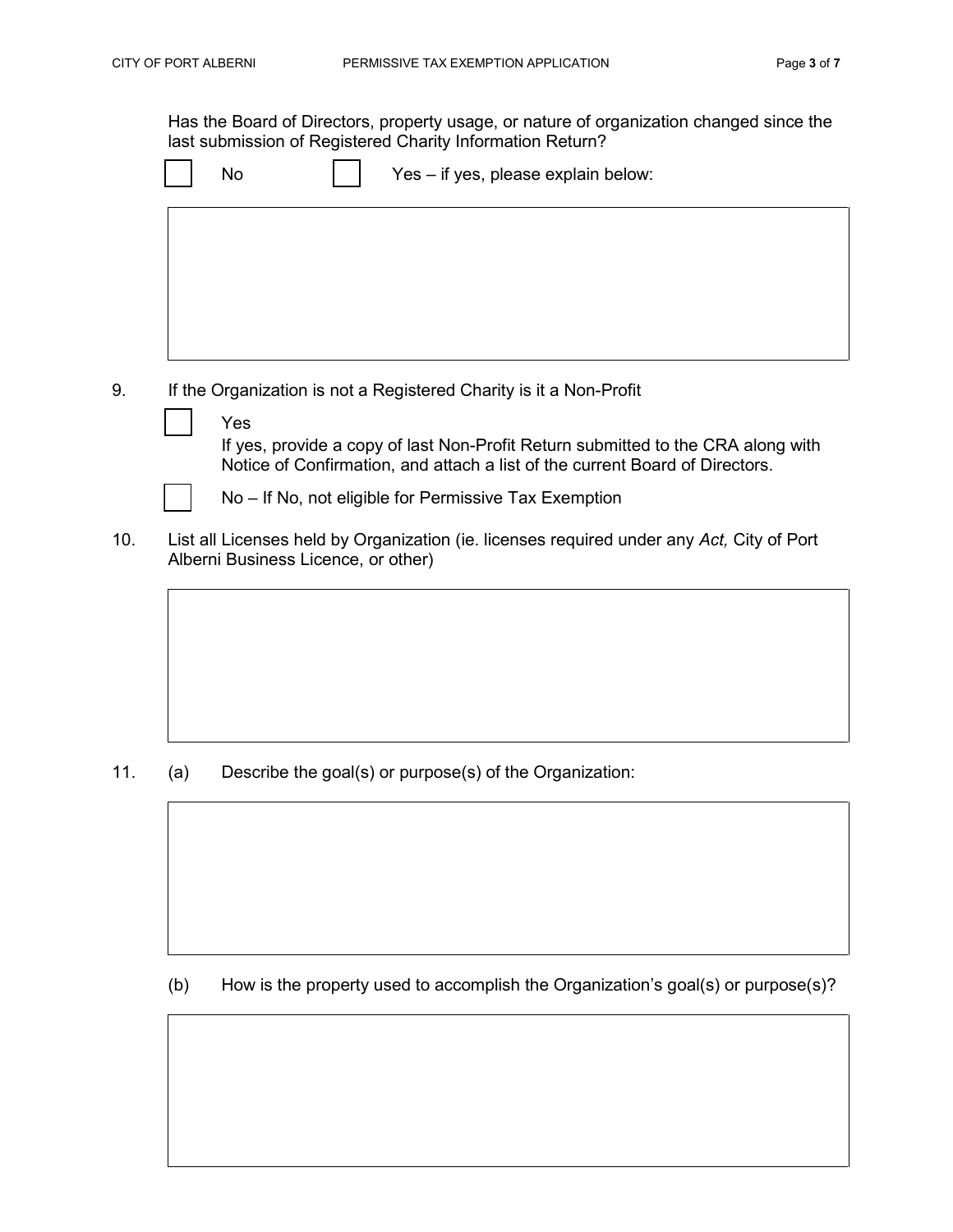$\_$  , and the set of the set of the set of the set of the set of the set of the set of the set of the set of the set of the set of the set of the set of the set of the set of the set of the set of the set of the set of th

- 12. Size of membership or number of patients or residents utilizing the property:
- 13. How will the community and/or participants benefit?
- 14. How many volunteer hours does your organization log? 15. Does the organization conduct retail and/or commercial activities on the premises, including the sale of food and/or liquor? No  $\vert \vert$  Yes – if yes, percent of revenue: 16. The City's policy identifies specific priorities for granting exemptions. Please tick boxes that apply to the nature of your organization: athletic or recreational programs or facilities for youth; facilities and services for persons requiring additional supports; mental wellness and addictions programming for seniors; protection and maintenance of important community heritage; arts, cultural or educational programs or facilities; emergency and rescue services; services for the public in a formal partnership with the City preservation to an environmental or ecologically sensitive area designated within the Official Community Plan. Place of Worship Other – please describe below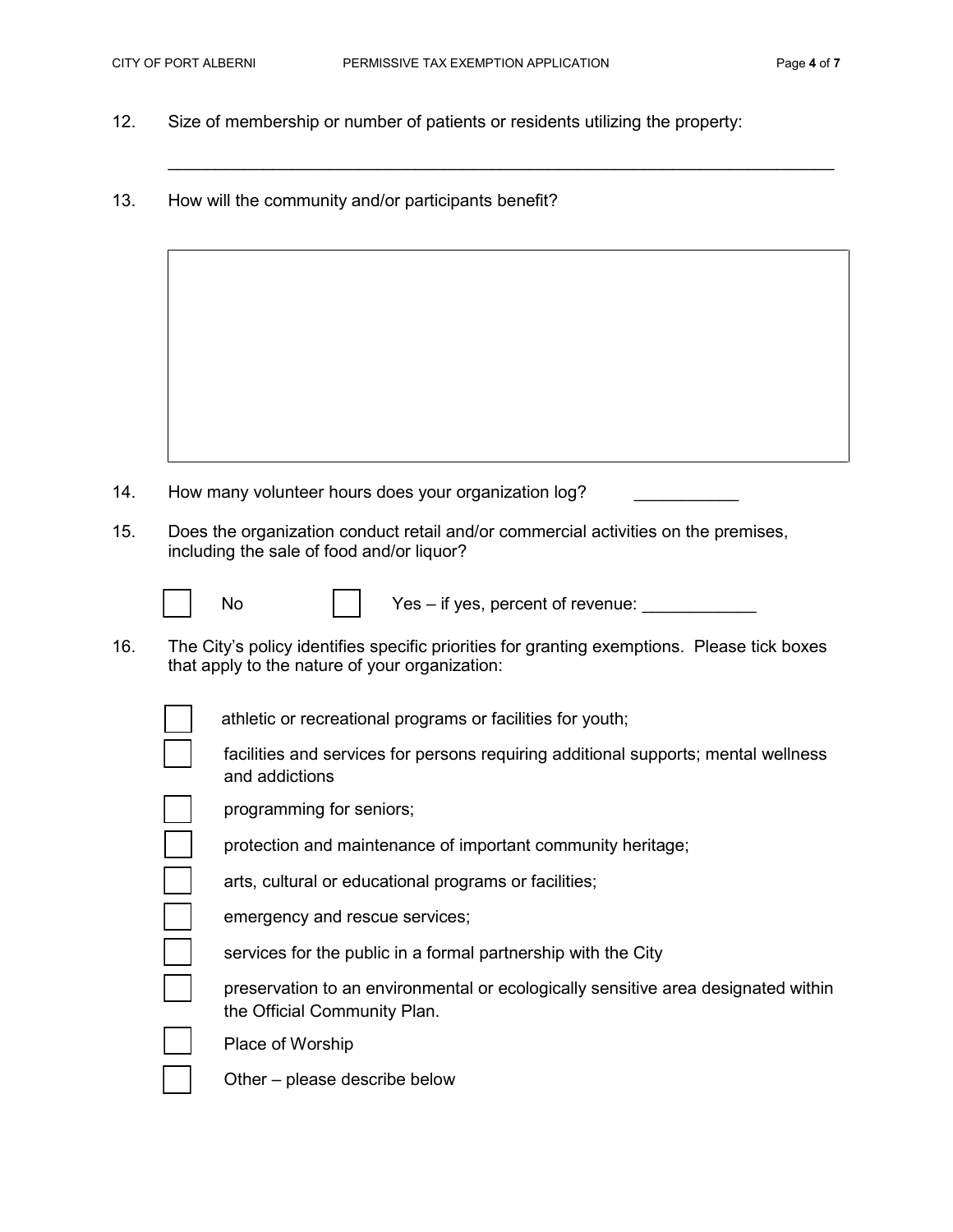17. Does your organization have any 3<sup>rd</sup> party agreements including rental or use of the building(s), parking lot(s), or services rendered?

| No                   |                              | Yes - if yes, indicate the following:       |                     |
|----------------------|------------------------------|---------------------------------------------|---------------------|
| <b>Facility Name</b> | Sq.ft. of leased<br>premises | <b>Leased Space Business</b><br><b>Type</b> | <b>Rate Charged</b> |
|                      |                              |                                             |                     |
|                      |                              |                                             |                     |
|                      |                              |                                             |                     |
|                      |                              |                                             |                     |
|                      |                              |                                             |                     |
|                      |                              |                                             |                     |

18. Has the organization received Community Investment Program or other grants from the City of Port Alberni, Provincial or Federal Government, Local Government, Crown Agencies, or other funding agencies in the last 5 years?

| Nο | Yes - if yes, complete the following: |
|----|---------------------------------------|
|    |                                       |

| Year | <b>Purpose of Grant</b> | <b>Amount</b> |
|------|-------------------------|---------------|
|      |                         |               |
|      |                         |               |
|      |                         |               |
|      |                         |               |
|      |                         |               |
|      |                         |               |
|      |                         |               |
|      |                         |               |

- 19. Is the organization in compliance with all municipal policies, plans, bylaws, and other applicable regulations (ie. business licencing, zoning)?
	-

 $Yes \t | \t | No - if no, please explain:$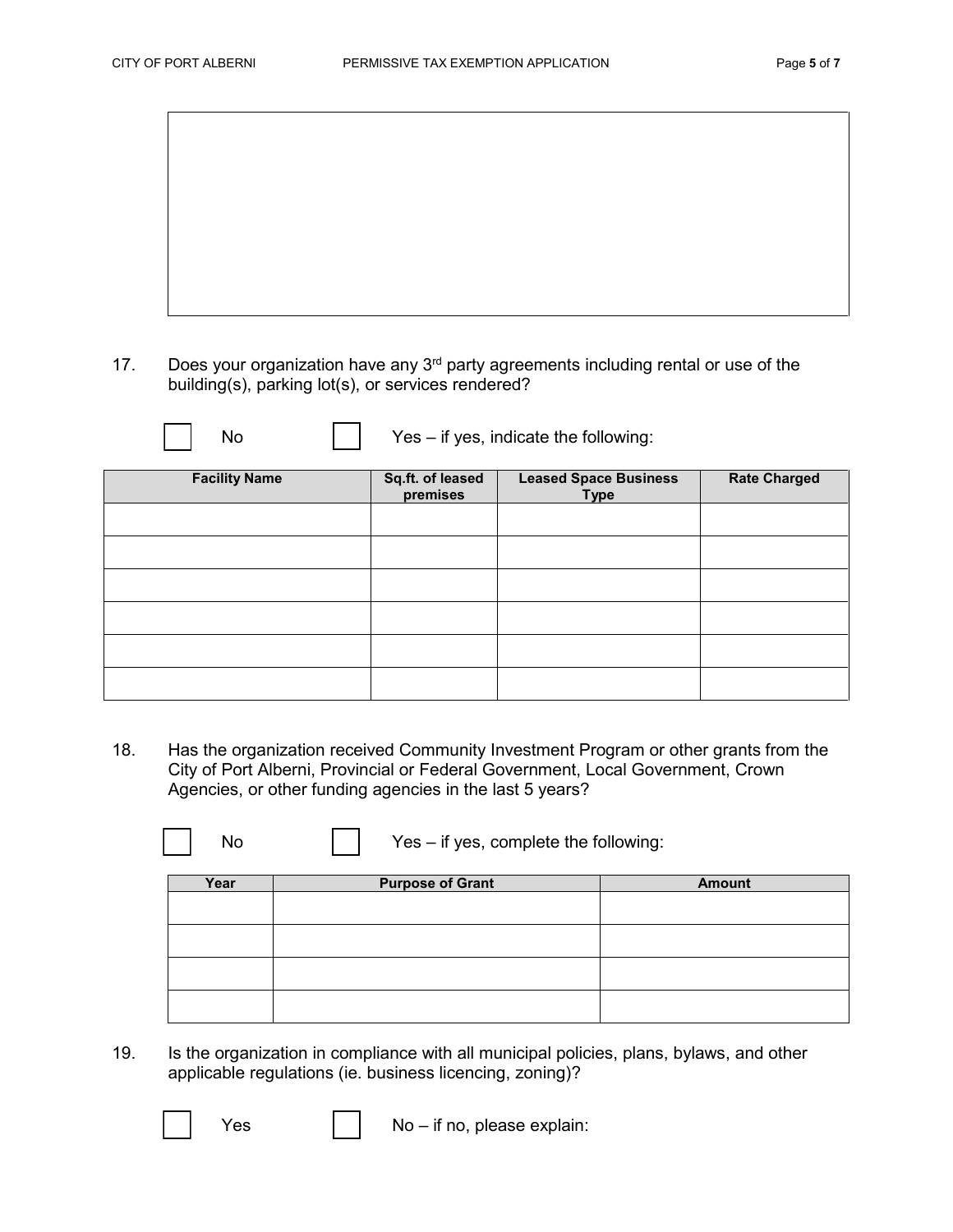|     | <b>CHURCHES ONLY complete sections 20-23</b>                                               |
|-----|--------------------------------------------------------------------------------------------|
| 20. | Are all the buildings on the lands in use and continue to be set aside for public worship? |
|     | Yes<br>No - if no, please explain:                                                         |
|     |                                                                                            |
|     |                                                                                            |
|     |                                                                                            |
|     |                                                                                            |
|     |                                                                                            |
| 21. | Does anyone reside on or in the church property?                                           |
|     | Yes, if yes provide size _____ square feet<br>No                                           |
| 22. | Is there a Daycare on site?                                                                |
|     | Yes, if yes provide size _____ square feet<br><b>No</b>                                    |
| 23. | Do you charge rent for the Daycare to operate?                                             |

□ Yes, if yes provide annual rent \_\_\_\_\_\_\_\_\_\_ □ No